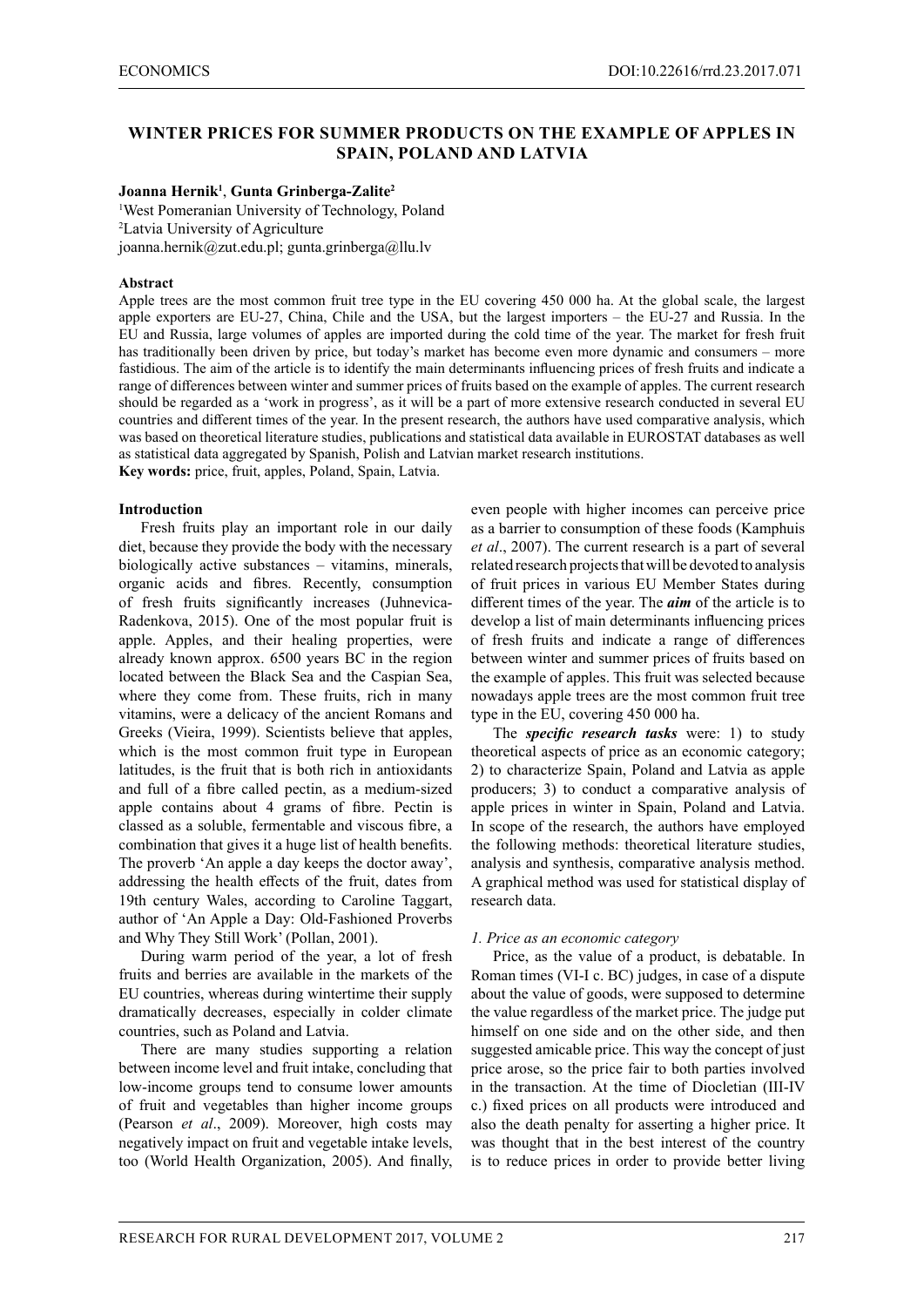conditions for citizens deprived of work and a steady income. Whereas at the period of Thomas Aquinas (XIII c.), fair price included a cost of used materials and a cost of manufacturer`s work. Unjustified rising of the price was treated as an unholy fraud. At the end of the Middle Ages, the market became a place for exchange goods but not for getting rich; therefore, prices were set by guilds in an agreement with authorities of cities (Holowka, 2002).

The approach to price has been changed thanks to works of Adam Smith, who introduced the concept of exchange value of goods, which is defined as the quantity of another good, we can get in the process of exchange. If this 'another good' will be a specific sum of money, then we are talking about the price. So, the price is the value of a product expressed in money (Adam Smith Theory of Value, s.a.).

Keynes, in turn, stressed that prices depend on supply and demand. It turns out, however, to be incomplete true, because prices also depend on quantity of money in the market, the willingness of people to save, inflation and deflation, as well as the cost of production, and perhaps even other factors (Keynes, 1946). Nevertheless, certainly supply, demand and price are dynamic elements of the market, and, therefore, are subject to constant change. It should be noted, however, that they do not change spontaneously, but under the influence of market operators activities.

We can agree that the price usually is understood as the value expressed in monetary units, which a buyer is obliged to pay to an entrepreneur for goods or services. It includes the value-added tax and excise tax, if such goods are subjects to such a tax. Price also is defined, as mentioned already, as value of a good, but can also be understood as exchange value, or as a cost that a buyer has to pay, if he/she wants to possess the product (Hernik, 2011). From market point of view, price can encourage or discourage a customer to a purchase. Despite the fact that customers are often not able to determine the value of products, especially in case of a new product without a substitute on the market, the price is a major factor shaping customers' behavior. M. van der Pol, M. Ryan proved that this is true also in case of fruits and vegetables (1996). Table 1 gives evidence to this assumption.

Table 1

**Main factors influencing consumption of vegetables and fruits**

| Factors                     | Total responders (in %) |  |
|-----------------------------|-------------------------|--|
| Price                       |                         |  |
| Taste and family preference | 39                      |  |
| Freshness                   |                         |  |

| Quality      |  |
|--------------|--|
| Availability |  |
| Season       |  |

Source: M. van der Pol, Ryan, 1996.

In practice of companies` activity, the most often used pricing strategies are the price based on costs, the price set at a level that is acceptable to a customer, and the market price based on decisions of competition.

It is worth noting that the method of pricing also significantly depends on the type and length of distribution channel, so  $-$  that is logical  $-$  on the product`s country (place) of origin.

## *2. Spain, Poland and Latvia as apples producers*

The EU fruit sector offers a large number of different products (Eurostat, 2016). The most important fruits in terms of the volume of harvested products are apples (12.7 million tons), oranges (6 million tons) and peaches (2.5 million tons).

Today apple trees are the most common fruit tree type in the EU covering 450 000 ha. Poland is the biggest apple growing country with nearly one third of the EU total apple tree area. Italy and Romania follow with each a share of over 11%. France (8%), Germany (7%), Spain (6%) and Hungary (nearly 6%) are also major apple producing countries. Together these seven EU Member States cover more than 80% of the total EU area under apple trees (Eurostat, 2016).

Spain, Italy, Greece and Portugal are the EU's largest citrus fruit (oranges, small citrus fruits and lemons) producing countries. After apple and citrus fruit trees, peaches (including nectarines) is the most important fruit tree species in the EU with 200 000 ha. Spain has the largest producing area for peaches followed by Italy and Greece.

Three European countries: Poland, France and Italy, provide 60% of the apples` production. Against this background, Latvia is an insignificant manufacturer, because its production covers only 0.1% of the European market of apples, with production volume of 7800 tons (Table 2, Figure 1).

As it is revealed in Figure 1, Poland occupies the largest market share and the fourth part of the total production is grown exactly in Poland. Remarkable market share leaders are also Italy and France with the market share of 16% and 19% accordingly.

The apple orchard farmers admit that apple producing is not a fast and easy business, besides consumers are very sensitive to price increases (Lauku bizness, 2014). **In Latvia**, the proportion of imported apples constitutes 30-65% depending on the yield in the current year. Harvested production and average yields of apples during 2010-2014 have been very instable: from 7 501 tonnes in 2011 to 14 751 tonnes in 2013 (Statistical Yearbook of Latvia, 2015). While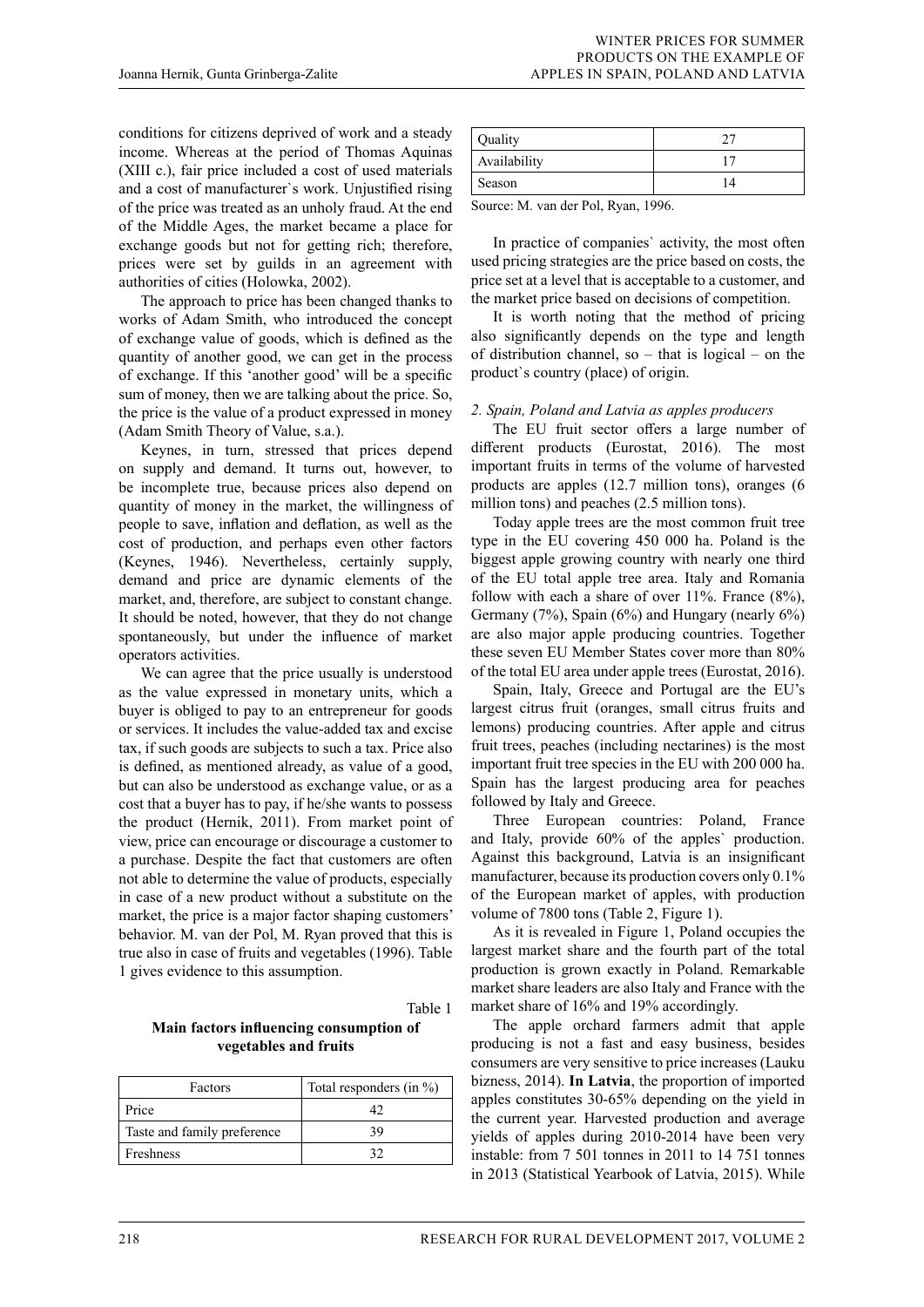Table 2

| Specification  | Harvested production<br>(in 1000 tons) | Share of EU total harvested production<br>$(in \%)$ |
|----------------|----------------------------------------|-----------------------------------------------------|
| EU             | 12 685.4                               | 100.0                                               |
| Belgium        | 284.2                                  | 2.2                                                 |
| Czech Republic | 155.4                                  | 1.2                                                 |
| Germany        | 973.5                                  | 7.7                                                 |
| Greece         | 281.8                                  | 2.2                                                 |
| Spain          | 593.6                                  | 4.7                                                 |
| France         | 1967.1                                 | 15.5                                                |
| <b>Italy</b>   | 2441.6                                 | 19.2                                                |
| Hungary        | 500.0                                  | 3.9                                                 |
| Netherlands    | 335.9                                  | 2.6                                                 |
| Austria        | 287.6                                  | 2.3                                                 |
| Poland         | 3168.8                                 | 25.0                                                |
| Portugal       | 328.2                                  | 2.6                                                 |
| Romania        | 459.6                                  | 3.6                                                 |
| United Kingdom | 460.0                                  | 3.6                                                 |
| Latvia         | 7.8                                    | 0.1                                                 |

### **Production of apples in chosen EU Member States\* (in 2015)**

 $*$  – countries which produce more than 100 000 tons.

Source: Production of fruit and vegetables. Eurostat news release, 126, 2016.

in Poland the trend of apple production is growing - imported products' value is almost from 1 878 000 tonnes in 2010 to 3 169 000 tonnes in than exported products value (Mini 2015 (Concise Statistical Yearbook of Poland, 2016). of the Republic of Latvia, 2016). In

The most popular apple breeds in Latvia are balance is almost equable Auksis, Antej, Belorusskoje Malinovoje, Sinap Orlovskij, Lobo. In Poland, most popular breeds Shovskij, Ecoo. In Found, host popular ofecas with low prices and are Antonowka, Papierowka, Lobo and Cortland. In are looking for new Spain: Royal Gala, Granny Smith, Golden Smoothee, in 2013, the trade surplus of fruits reached over 5 Golden Delicious. Generally, in Latvia fruit (including billion euros. Although Spain produces less than apples) trade balance is distinctively negative, thus the

imported products' value is almost three times larger than exported products value (Ministry of Agriculture of the Republic of Latvia, 2016). In Poland, fruit trade balance is almost equable, with slightly bigger import than export. Since Polish fruit producers are struggling with low prices and declining domestic demand, they are looking for new markets outside the EU. In Spain, in 2013, the trade surplus of fruits reached over 5 billion euros. Although Spain produces less than 5% of apples in EU, this country is the world's third



Source: 'Agricultural production - orchards', Eurostat, 2016. Source: 'Agricultural production - orchards', Eurostat, 2016.  $\begin{bmatrix} 1 & 0 & 0 \\ 0 & 0 & 0 \\ 0 & 0 & 0 \end{bmatrix}$ 

Figure 1. Share of EU total harvested production of apples, %.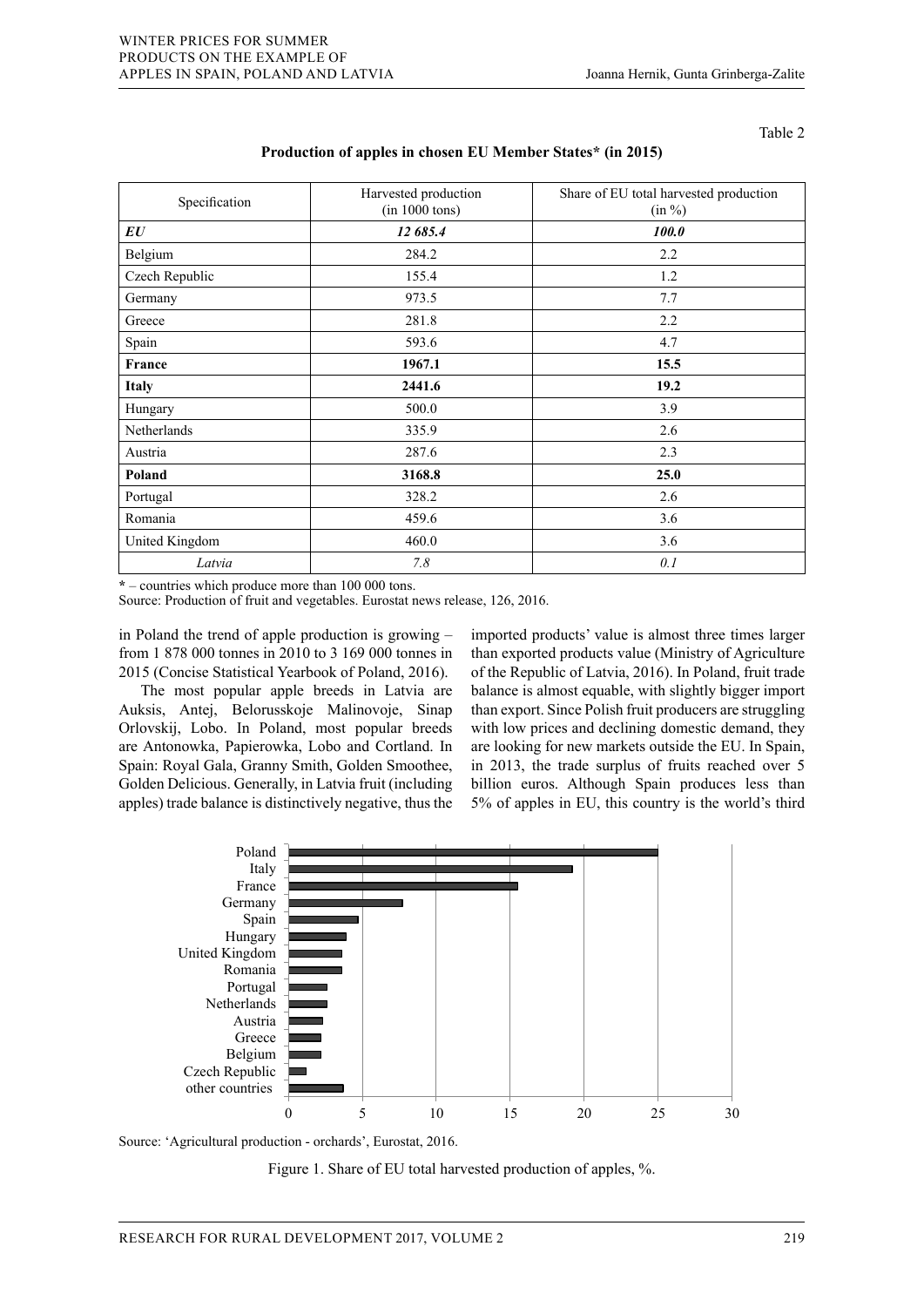largest exporter of wine, other fruits and vegetables (Spain Exports, s.a.). The European Union accounts for 70% of Spain's exports.

### *3. Apples on the market - comparative analysis*

Apples, of course, can be found in any grocery store in any country (Table 3). But, at the same time, consumers can buy a lot of other fruits (Tab. 4). In Spain, there will be: papaya from Brazil; grenade, mango or chirimoya from Spain; kiwi from Chile or bananas from Costa De Marfil (the offer in DIA supermarket in Jaen, Spain, February 2017). In Poland, there can be mango from Brazil, mandarins and oranges from Spain, pineapple from Costa Rica, or pears from Italy (hypermarket Auchan Szczecin, Poland). While in Latvia's largest network of supermarkets RIMI consumers can buy such exotic fruits as pomelo from China, mango from Peru, strawberries from Egypt, or granadilla and pepino from Columbia.

As it is seen in Table 3, the cheaper fruits in February have been in Poland (except oranges and pears), but the most expensive – in Spain (except oranges and pears). The data in Table 3 and 4 show that, in general, prices of fruit in Poland are lower by

11% compared to Spain, and by 17.5% compared to Latvia. In case of apples, prices are also significantly lower in Poland: in Span this fruit costs 259% more; in Latvia – 207% more, compared to Poland.

## *4. Some conditions of agricultural production: climate and seasonality*

Agriculture uses natural resources; therefore, to a large extent, it dependents on natural environment. The biggest influence on the development of agriculture, among the natural conditions, are climate, water resources, soil, and landform.

Territory of **Poland** is 312.685 sq km. Of this territory, 48.2% are used for agriculture and 30.6% consists of forests. Population of Poland surpasses 38 million, and 15.5% of economically active population is active in agriculture, although much more (39.5%) lives in rural areas (FAO, s.a.). The climate is humid continental, with cold, cloudy, moderately severe winters with frequent precipitation, and mild summers with frequent showers. The average summer temperature is between 16.5 and 22  $\,^{\circ}\text{C}$ ; in the winter between -6 and 0 °C. Winter is the longest in the east of the country, where minimum temperatures may

Table 3

## **Selling prices of apples in EUR per 100 kg (in 2015)**

| Country            | Price | Country | Price | Comment |
|--------------------|-------|---------|-------|---------|
| Czech Republic     | 34.61 | Hungary | 25.80 |         |
| Belgium            | 39.42 | Spain   |       | no data |
| Greece             | 60.33 | Germany |       | no data |
| Austria            | 39.04 | France  |       | no data |
| <b>Netherlands</b> | 48.21 | Italy   | 44.58 |         |
| Portugal           | 59.12 | Poland  | 18.59 |         |
| Romania            | 60.06 | Latvia  | 33.35 |         |
| United Kingdom     | 91.67 | Average | 46.23 |         |

Source:'Agricultural production – crops', Eurostat, 2016.

Table 4

### **Prices of selected fruits and apples (February 2017)**

|                | Name      | Poland                         | Spain | Latvia |
|----------------|-----------|--------------------------------|-------|--------|
|                |           | Price in euro kg <sup>-1</sup> |       |        |
|                | mandarins | 1.5                            | 1.89  | 1.75   |
| $\overline{2}$ | kiwi      | 1.6                            | 1.99  | 1.79   |
| 3              | bananas   | 1.0                            | 1.26  | 1.15   |
| $\overline{4}$ | oranges   | 0.9                            | 0.78  | 0.85   |
| 5              | pears     | 1.74                           | 0.89  | 1.99   |
| 6              | apples    | 0.46                           | 1.19  | 0.95   |
|                | average   | 1.2                            | 1.33  | 1.41   |

Source: authors' research.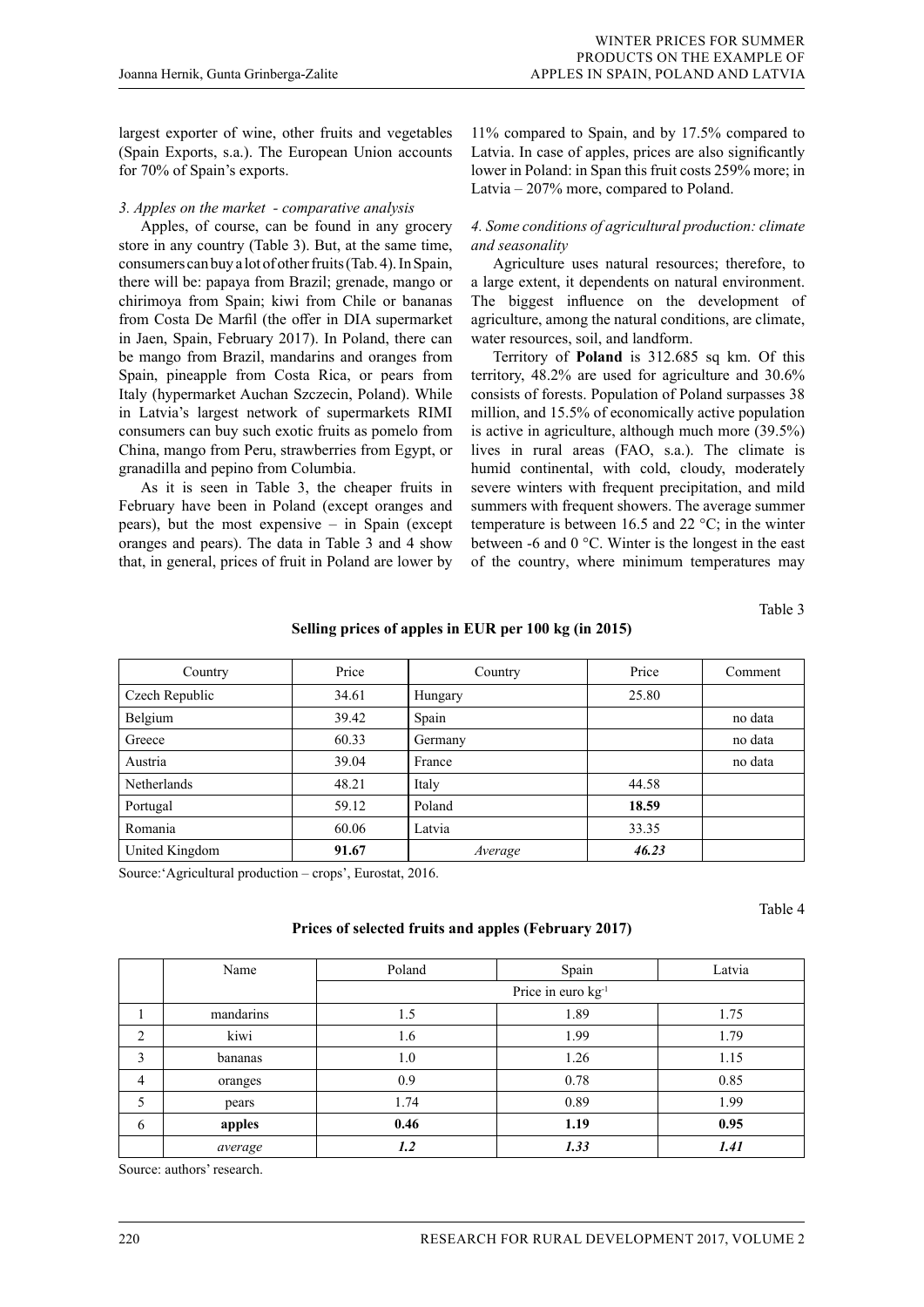reach -20 °C. The average rainfall comes to 600 mm, but a distribution of rainfall during the year is uneven  $-2/3$  of annual precipitation appears in the summer (mainly July and August), so summers in Poland are rainy. Poland mainly produces potatoes, fruits, and vegetables, when it comes to plant agriculture products. The total area of **Spain** is 505.370 sq km, with mean elevation of 660 m (Latvia, for example, has 87 m of elevation). 54.1% of the territory is used for agriculture, and 36.8% as forests. Population of Spain exceeds 48.5 million; 20% of citizens live in rural areas, but only 4.2% work in agriculture. Spain produces mainly grain, vegetables, olives, wine grapes, sugar beets, citrus (World Factbook, s.a.). Spanish climate, due to the terrain, varies from cool and rainy in the north-west, after a hot and dry in the plains of Andalusia. Average temperatures are 12 °C in January and 25 °C in July, annual rainfall reaches 250 mm. The area of the east and south coast of the country presents characteristics of Mediterranean climate with influence of maritime climate – the more to the south, the hotter is the climate. The average temperatures in July, August and September are 30 °C. In Spain, one can enjoy more than 3,000 hours of sunshine per year. In many regions of this country, it snows in winter, especially in the north, despite the fact that an average temperature in January and February is  $10 - 12$  °C. The total area of **Latvia** is 64 589 sq  $km$ , of which 38% is considered agricultural land and  $\frac{1}{2}$ 44% forests. Latvia`s population is almost 2 million, and 8.8% works in agriculture. For its latitude, Latvia has a peculiar temperature regime since the maritime Unlike Poland that has announced an ambitious temperate climate in the western part is transitional to a more continental one in the eastern part. The climate is characterized by moderately cold winters, while summers are moderately hot. Latvian summers are cool and rainy. The mean July temperature rises political circumstances. to  $16 - 17$  °C. Mean annual winter temperatures range from  $+5$  to  $-5$  °C in coastal regions; in eastern **Results and Discussion** regions temperatures do not exceed  $-15$  °C in winter, Certainly, product quality, price, the reputation and rise to  $+30$  °C in summer. Should be noted that or trademark, the freshness and guarantee are some

over 90% of the agricultural land in Latvia can only be intensively cultivated if drained. Latvia produces mainly grain, rapeseed, potatoes, and vegetables (Country pasture profiles. FAO, s.a.). When analyzing data on the climate, it can be stated that Poland and Latvia have relatively short and wet summers. In Spain, however, summers are long and warm. This fundamental dissimilarity (Figure 2) forming the seasonality in agriculture makes the production of fruit, including apples, significantly different.

Latvia appears to be in a more difficult situation than Poland, because average temperatures in spring and autumn are lower. Thus, the duration of growing season is similar, but climate for agriculture in Latvia is worse.

Latvian fruit producers face not only the climate – among other difficulties in the public survey they have claimed psychological problems of pricing, which still exist in Latvia due to euro adaption in Latvia in 2014. Another threat is cheap and vast supply of Polish apples in Latvia. Finally, the lack of labour force in rural areas, which is very necessary for such industry as apple producing. Moreover, cultivating of apple trees and ensuring their productivity is only one side of this business. The second one, which is even more important, is to find export markets for Latvian apples. Consequently, local market in Latvia is not yet saturated with strong and mature local market players. According to the estimates of the industry specialists, Latvian apples produce constitutes approximately 20% of all apples supplied to super markets in Latvia. Unlike Poland that has announced an ambitious emperate climate in the western part is transitional motivation 'each Pole should eat 15kg of apples per o a more continental one in the eastern part. The *year'*, Latvia does not specially motivate its population limate is characterized by moderately cold winters, to eat more apples and support local apple producers, while summers are moderately hot. Latvian summers which would be nationally important in today's geopolitical circumstances.

### **Results and Discussion**

Certainly, product quality, price, the reputation or trademark, the freshness and guarantee are some



Source: author's design based on internet sources 'Pogoda i klimat w Hiszpanii', 'Pory roku', 'Temperatury i pogoda w *pogoda w Hiszpanii'. Hiszpanii'.*

Figure 2. Seasons in Poland, Latvia and Spain (in months). Figure 2. Seasons in Poland, Latvia and Spain (in months).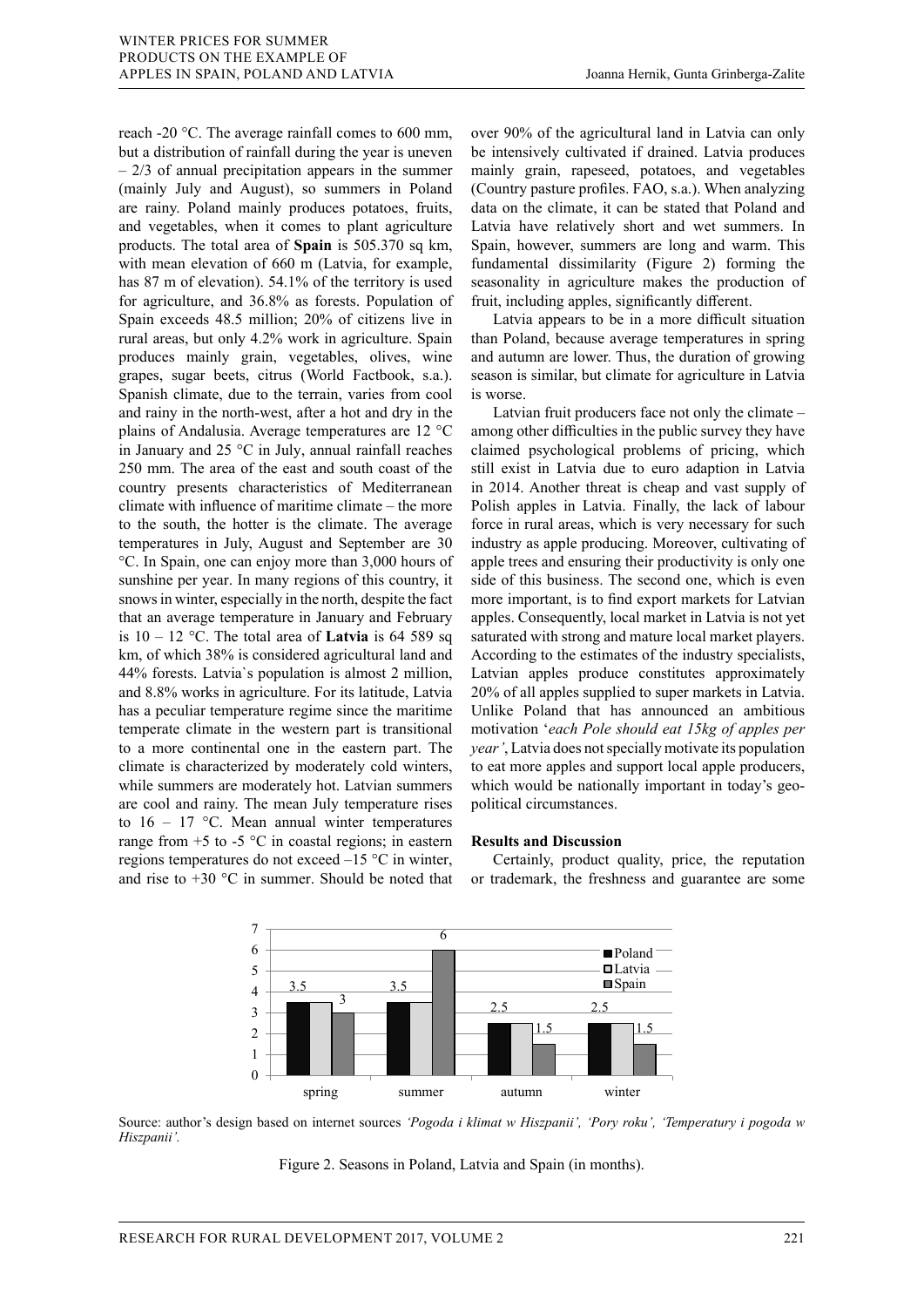of the most important criteria used by European consumers for the general selection of foodstuffs. Of course, consumer penchant for differentiated products is dependent on individual buyer characteristics and of product traits. For example, Rolfe (Rofle *et al*., 2006) writes that males were more likely to pay higher prices for fruit than females, people who shopped several times a week were more likely to pay higher prices, and people from shared accommodation households and family households were more likely to pay higher prices.

Without doubt, personal characteristics and consumers` style of life play an important role. However, the goal of this article is to agree on a list of main determinants influencing prices of fresh fruits and indicate a range of differences between winter and summer prices, taking price of apples as a starting point. So, in the beginning we can consider (the list definitely is not finished):

- 1. average salaries;
- 2. availability of substitute products;
- 3. climate and geographical location;
- 4. traditions in consumption.
- 5. socio-political determinants.

The dynamics of salary changes should be analysed in a close connection with consumption, which provides a more comprehensive overview of the population's welfare. Any household by its consumption expenditure chooses a particular consumption model, which is characterized by particular regularities depending on the household's consumption priorities. One of such regularities was discovered by the German statistician Ernst Engel – the regularity between the household's income and food and non-alcoholic beverages' consumption proportion against the total expenditure. According to modern requirements, the Engel's regularity suggests that alongside with the growth of households' prosperity,

their expenditure on food and non-alcoholic beverages increase in absolute numbers and their proportion against the disposable income amount envisaged for consumption decreases (Ciemina, 2009). Average median salary has increased for about 2.39% in the European Union in 2016, resulting in average EUR 1508 monthly up from EUR 1469 in 2015 (Table 5).

The data aggregated in Table 5 show that the sharpest salary increase in 2016 compared to 2014 has been in Latvia (16.11%) followed by Romania (14.03%) and Bulgaria (12.82%). However, the standard of living in Latvia, compared to developed European countries is much lower and the average salary comparatively is not competitive. Spain and Poland indicate a moderate increase (accordingly, 7.92% and 6.22%), which is also characteristic to Estonia and Belgium.

The households' consumption structure in the European Union Member States in 2016 suggests that Latvia cannot be brought in line with the welfare standards of highly developed countries, as for e.g. Luxemburg, in which according to the Eurostat data of households' budget survey, the expenditures on food and non-alcoholic beverages of the total consumption expenditure was just 3.3%, while in Latvia they exceed 11% exceed 15%. Although these indicators are slightly better in Poland and Spain (accordingly, 9.8% and 8%), they significantly lag behind such welfare countries as Luxemburg, Denmark, Germany, the Netherlands and the UK.

### **Conclusions**

1. The theoretical literature studies give evidence that supply, demand and price are dynamic elements of the market, and, therefore, are subject to constant change. In practice of companies' activity, the most often used pricing strategies are the price based on costs, the price set at a level that

Table 5

| Rank in EU | Country        | Population | 2014           | 2016           |
|------------|----------------|------------|----------------|----------------|
|            |                | Mil        | <b>EUR Net</b> | <b>EUR Net</b> |
| 5          | Germany        | 80.60      | 2,054          | 2,225          |
| 10         | United Kingdom | 64.10      | 2,597          | 2,113          |
| 13         | Spain          | 46.70      | 1,615          | 1,754          |
| 18         | Portugal       | 10.40      | 985            | 1,001          |
| 20         | Czech Republic | 10.50      | 701            | 793            |
| 22         | Poland         | 38.50      | 678            | 723            |
| 24         | Latvia         | 2.00       | 557            | 664            |
| 25         | Lithuania      | 2.90       | 524            | 585            |
|            | EU             | 505.90     | 1,489.43       | 1,508.61       |

**Changes in the average salaries in the European Union between 2014 and 2016**

Source: Average Salary in EU 2016, s.a.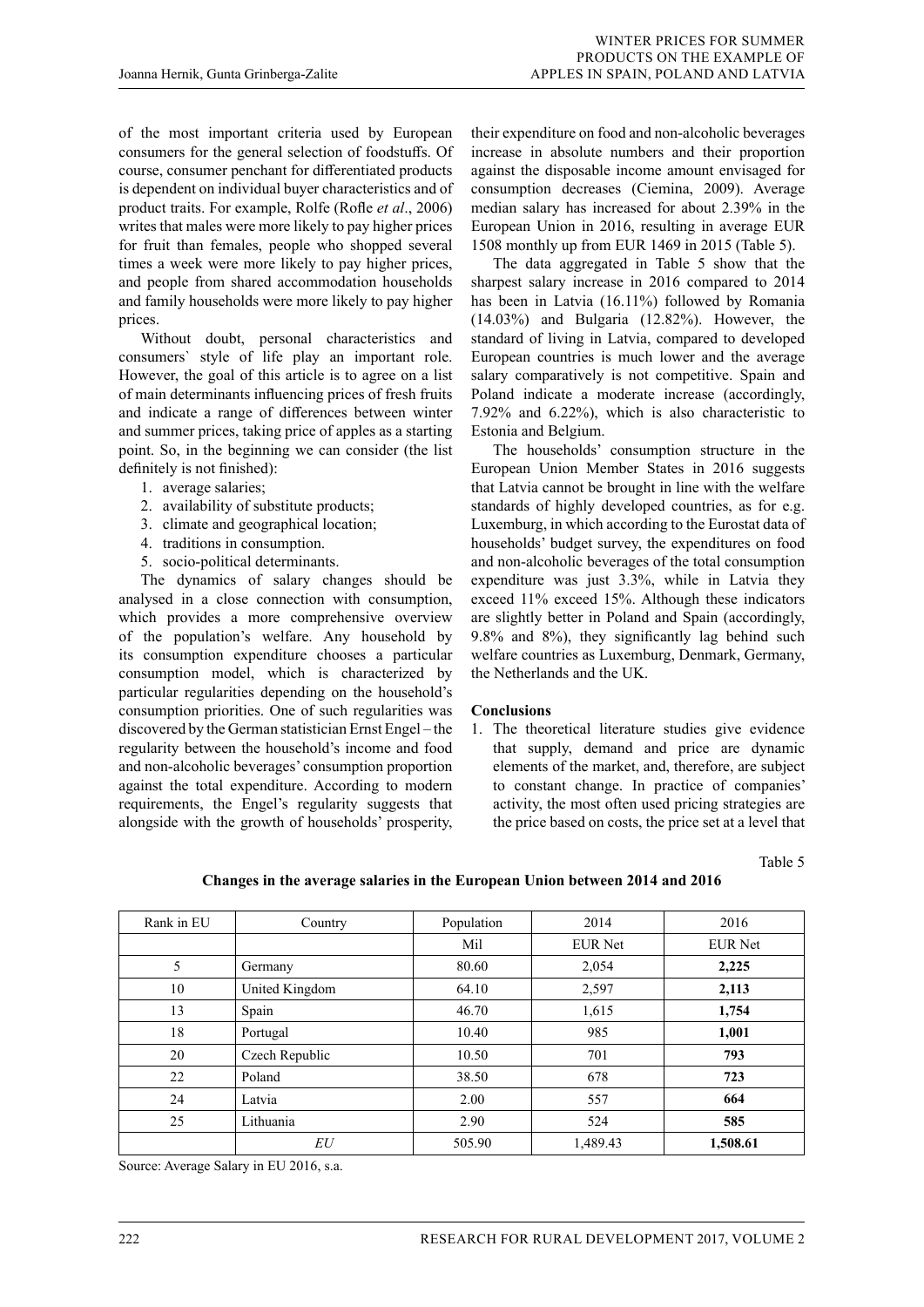is acceptable to a customer, and the market price based on decisions of competition. The method of pricing also significantly depends on the type and length of distribution channel, thus it depends on the product's country of origin. Price may also depend on the geographic location. For example, the  $UK - firstly$ , it is an island; secondly, there are high salaries in the UK; consequently – these factors lead to limited supply and high wage costs, which causes high prices.

2. Although climate in Spain favors the production of citrus, but not apples, Spain is still the fifth largest producer of apples after Poland (the 1<sup>st</sup> place in the EU), Italy, France and Germany. Whereas, Latvia is an insignificant manufacturer, because its production covers only 0.1% of the European market of apples. So, it seems that the volume of domestic production has an impact on a given product price.

- 3. Price may vary depending on the size and structure of the market; therefore, in Latvia the prices are higher (big market means lowers costs and prices owing to the economy of scale).
- 4. The cheapest apples are available in Poland, because of a large supply, big market, big individual consumption (patriotic reasons against the embargo of Russia), and vast supply of other fruits. Thus, availability of other fruits from South America, Africa and Asia, can cause low apple prices as well.

## **References**

- 1. Adam Smith Theory of Value. Retrieved March 10, 2017, from: http://www.economictheories.org/2008/07/ adam-smith-theory-of-value.html.
- 2. Eurostat (2017). Agricultural Production Crops'. Retrieved March 10, 2017, from:http://ec.europa.eu/eurostat/ statistics-explained/index.php/Agricultural\_production - crops.
- 3. Eurostat (2016). Agricultural Production Orchards. Retrieved March 9, 2017, from: http://ec.europa.eu/ eurostat/statistics-explained/index.php/Agricultural production - orchards.
- 4. Auglkopibas nozare visa par maz 2014: Lauku bizness (Shortage of Everything in Fruit-growing Industry 2014: Rural Business) (2014). Nr. 157 (4791), p. 12. (in Latvian).
- 5. Average Salary in EU 2016. Retrieved March 10, 2017, from: https://www.reinisfischer.com/average-salaryeuropean-union-2016.
- 6. Ciemina, I. (2009). Consumption Expenditure and Trends of Latvian Population in the Past Decade. In Articles of University of Latvia. Economics. Management Science. Volume No. 743. Riga: University of Latvia, pp.  $34 - 42$ .
- 7. Concise Statistical Yearbook of Poland (2016). Warszawa, p. 275.
- 8. Food and Agriculture Organization of the United Nations (s.a.). Country pasture profiles. Retrieved March 10, 2017, from: http://www.fao.org/ag/agp/agpc/doc/counprof/latvia/Latvia.htm.
- 9. Eurostat (2016). Agriculture, Forestry and Fishery Statistics. Retrieved March 9, 2017, from: http://ec.europa. eu/eurostat/documents/3217494/7777899/KS-FK-16-001-EN-N.pdf/cae3c56f-53e2-404a-9e9e-fb5f57ab49e3.
- 10. Hernik, J. (2011). Cena z perspektywy polskich MŚP sfery handlu i usług metody i strategie, [Price from the perspective of Polish SMEs` sphere of trade and services - methods and strategies] 'Handel Wewnętrzny' 9/10, pp. 307 – 317. (in Polish).
- 11. Holowka, J. (2002). Etyka w działaniu (Ethics in Action), Proszynksi i S-ka, Warszawa, pp. 271 273. (in Polish).
- 12. Eurostat (2016). Households' Consumption Structure in the European Union Member States in 2016. Eurostat database. Retrieved March 8, 2017, from: http://ec.europa.eu/eurostat/statistics-explained/index.php/ File:Table\_5\_COICOP\_MSs\_GDP.png.
- 13. Juhnevica-Radenkova, K. (2015). Impact of Different Storage technologies on Apple Fruit Quality Summary of promotion work for acquiring the Doctor's degree of Engineering Sciences in sector of Food Sciences, Jelgava. 54p.
- 14. Kamphuis, C.B., van Lenthe, F.J., Giskes, K., Brug, J., & Mackenbach, J.P. (2007). Perceived Environmental Determinants of Physical Activity and Fruit and Vegetable Consumption among High and Low Socioeconomic Groups in the Netherlands. Health Place 13: 493 – 503.
- 15. Keynes, J.M. (1946). The General Theory of Employment, Interest and Money, MacMillan, London, p. 265.
- 16. Ministry of Agriculture of the Republic of Latvia (2016). Informative Material: Monthly Overview of Fruits in 2016.
- 17. Pearson, N., Biddle, S.J., & Gorely, T. (2009). Family Correlates of Fruit and Vegetable Consumption in Children and Adolescents: a Systematic Review. Public Health Nutrition 12: 267 – 283.
- 18. Pogoda i klimat w Hiszpanii (Weather and Climate in Spain). Retrieved March 9, 2017, from: http://www. travelmaniacy.pl/kraj,hiszpania,pogoda-klimat,188.html. (in Polish).